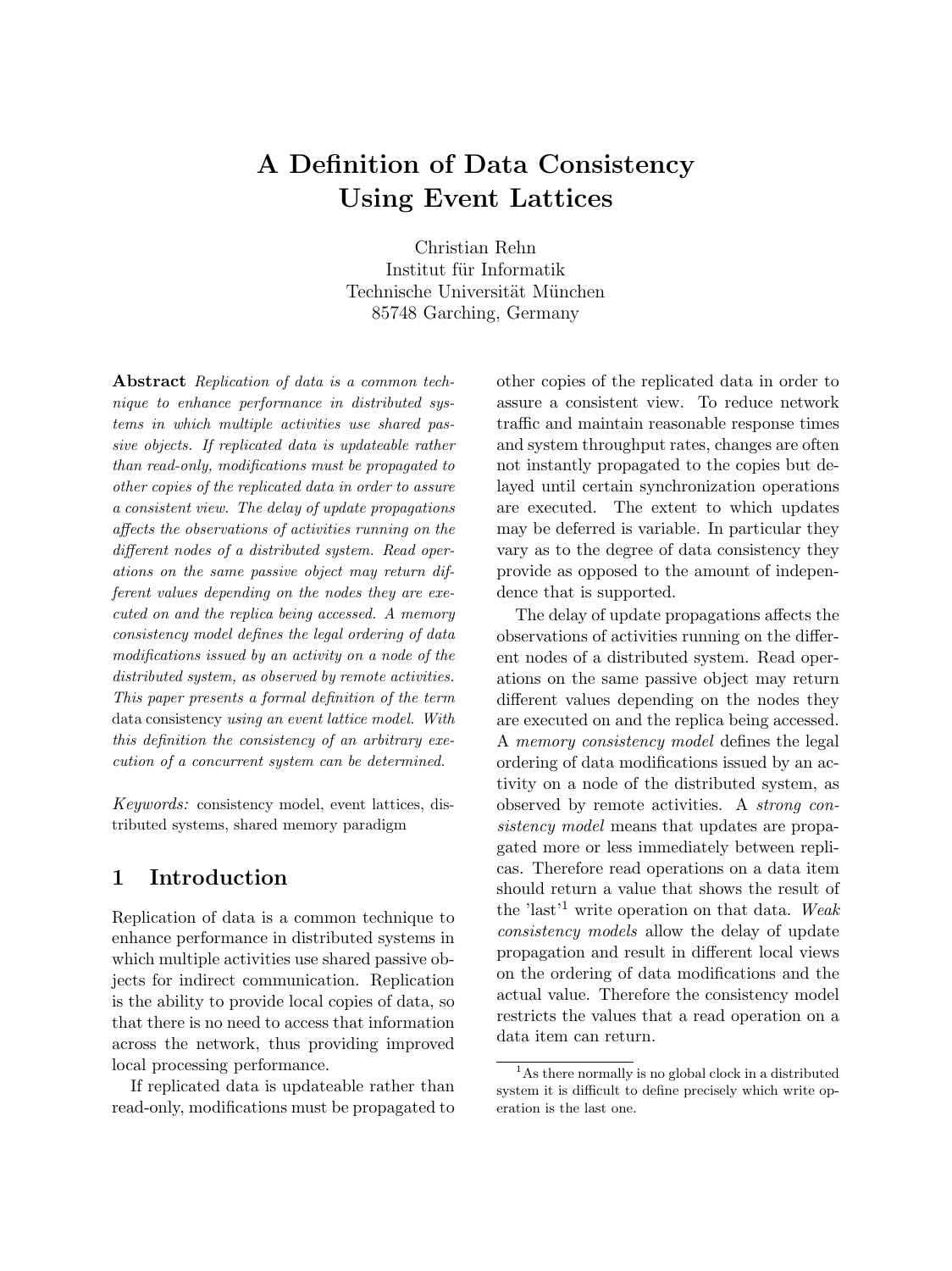This paper presents a formal definition of data consistency in distributed systems using an event lattice model. Section 2 introduces the model of event lattices to describe the execution of activities in a distributed system. In section 3 this model is used to define the terms 'consistent execution' and 'consistency rule'. Section 4 combines the results from section 2 with the consistency models known from literature. Finally section 5 summarizes the results of this paper.

# 2 Event Lattice Model

The execution of a single activity results in a program-ordered linear event trace [DR95]. Assuming that a start-synchronization takes place between a dynamically created activity and its creator and a stop-synchronization occurs between a terminating activity and its creator, the event traces can be combined according to their creation and termination dependencies in order to model a global view on a distributed execution of a concurrent program. This combination of traces results in an event lattice structure [Reh03].

### Definition 1 (event lattice)

An event lattice  $\mathcal L$  is a 4-tuple  $(E, \sqsubseteq, D, W)$ where

- $E$  is a finite, nonempty set of events;
- $\subseteq$  is a partial order on E;  $e_1 \sqsubseteq e_2, e_1 \neq e_2$ implies that the computation of event  $e_2$ depends on  $e_1$ , i.e. the execution of  $e_1$ must be finished before  $e_2$  can be executed;
- $(E, \sqsubseteq)$  is a lattice;
- D is a finite nonempty set of data objects;
- W is the family  $(W_e \mid e \in E)$  of the spheres of action of the events in E. Each sphere of action  $W_e$  is a pair  $(V_e, N_e)$  where  $V_e \subseteq D$ is the set of input data and  $N_e \subseteq D$  is the set output data of event e.

Figure 1 illustrates the Hasse diagram<sup>2</sup> for the event lattice in example 1 showing the execution of three activities  $A, B$  and  $C$ . Event lattices can describe executions at different levels of granularity. In figure 1 an event  $e \in E$  models a read, write or synchronization event which is appropriate for defining consistency. Examples for read events are  $a_4$  and  $b_4$ , for write events  $a_3$  and  $b_3$ . Synchronization events are involved in the coordination of executions. It may be the creation of a new activity (startsynchronization, for example  $a_1$  and  $b_1$  in figure 1), a stop-synchronization (for example  $b_6$ ) and  $a_5$ ) or any other alternative to synchronize the execution of activities as for example synchronous message passing  $(a_2, c_2)$  or barriers  $(ab_1)$ . An instance of an event lattice for this level of granularity looks as follows:

#### Example 1

- $E = \{a_1, a_2, \ldots, a_5, ab_1, b_1, b_2, \ldots, b_6,$  $c_1, c_2, c_3, c_4\},$
- $\subseteq$  is the reflexive and transitive closure of  $\{(a_1, a_2), (a_2, a_3), (a_3, ab_1), (ab_1, a_4),\}$  $(a_4, a_5), (a_1, b_1), (b_1, b_2), (b_2, b_3),$  $(b_3, ab_1), (ab_1, b_4), (b_4, b_5), (b_5, b_6),$  $(b_2, c_1), (b_6, a_5), (c_1, c_2), (c_2, c_3), (c_3, c_4),$  $(a_2, c_2), (c_4, b_5) \},\$
- $D = \{x, y\}$
- $\forall e \in E \setminus \{a_4, b_4\} : V_e = \emptyset,$  $V_{a_4} = \{y\}, V_{b_4} = \{x\},$  $\forall e \in E \setminus \{a_3, b_3, c_3\} : N_e = \emptyset,$  $N_{a_3} = N_{c_3} = \{x\}, N_{b_3} = \{y\}$

A single event lattice  $\mathcal L$  models not only one execution but a set of executions  $ex(\mathcal{L}) =$  ${x_1, x_2, \ldots, x_n}$  as  $\Box$  only describes the minimal ordering requirements on E. For example all sequential executions on a single node  $ex_{seq}(\mathcal{L}) \subseteq ex(\mathcal{L})$  which means all extensions of the  $\subseteq$  relation that are a total order on E are executions of  $\mathcal{L}$ .

The event lattice model introduced above can describe the data objects involved in an

<sup>2</sup>Here the smallest element is on the left in contrast to the usual illustrations of Hasse diagrams where the smallest element is at the bottom.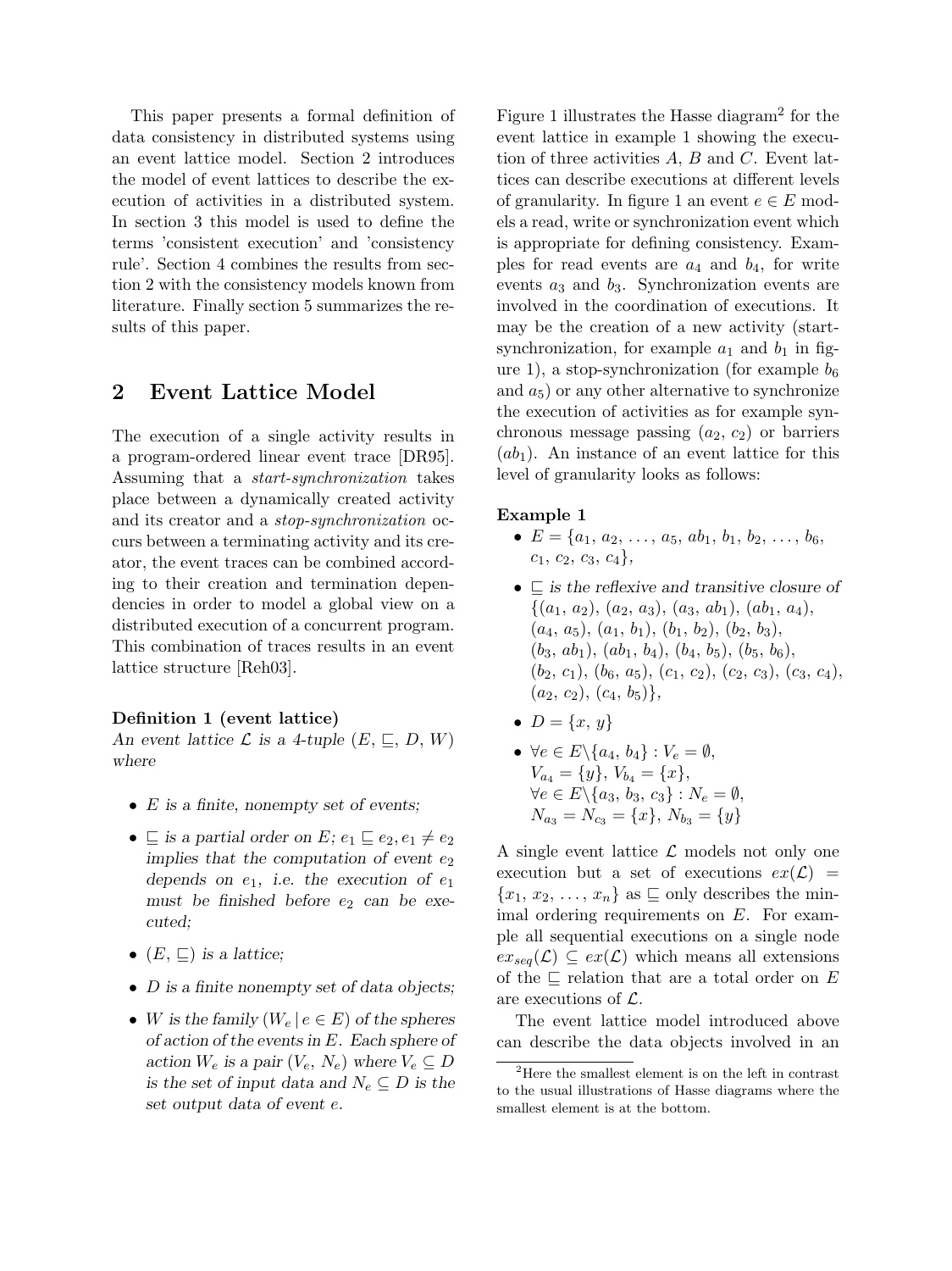

Figure 1: Hasse diagram of an event lattice

event occurrence but not the range of values a data object can hold and the effect of an event execution on a data object. In order to include the semantics of a system execution, an interpretation  $\mathcal I$  must be added to an event lattice L.

#### Definition 2 (interpreted event lattice)

An interpretation  $\mathcal I$  of an event lattice  $\mathcal L$  is a pair  $(\mathcal{Z}, \mathcal{F})$  where

- $\mathcal Z$  is the family  $(Z(d) | d \in D)$  of ranges of values of the data objects  $d \in D$ ;
- F is the family  $(f_e | e \in E)$  of functions of the events in E. For each event  $e \in E$  the function  $f_e$  is a total mapping

$$
f_e: \underset{v \in V_e}{\times} Z(v) \to \underset{n \in N_e}{\times} Z(n)
$$

An interpreted event lattice  $(\mathcal{L}, \mathcal{I})$  is composed of an event lattice  $\mathcal L$  and an associated interpretation I.

In the following we write the functions  $f_e$ for the read and write events  $e \in E$  as a pair  $a(b)$  where  $a \in \{R, W\}$  indicates if it is a read or a write event and b is the identifier of the data object. We assume that for a read event e the sphere of action is given by  $V_e = \{b\}$  and  $N_e = \emptyset$  and for a write event e' by  $V_{e'} = \emptyset$ and  $N_{e'} = \{b\}$ . To define consistency it is necessary to choose an appropriate event granularity. Therefore an instruction that reads the values of a number of data objects and writes a result computed from the returned values to a data object is considered as a number of single read events and one write event if the instruction is not executed atomically. Figure 1

already shows the interpreted version of the event lattice from example 1.

For a single event lattice  $\mathcal L$  and a given interpretation  $\mathcal I$  there may exist *distinguishable ex*ecutions as the read operations may return different values according to the actual event occurrences of unordered, i.e. concurrent events.

#### Definition 3 (concurrent events)

Let  $\mathcal{L} = (E, \sqsubseteq, D, W)$  be an event lattice. We call two events  $e_i$  and  $e_j$  concurrent if they are not ordered by the relation  $\subseteq$ , i.e.  $(e_i, e_j) \notin \subseteq$ and  $(e_i, e_i) \notin \sqsubseteq$ .

Events  $a_3$  and  $c_3$  are an example for concurrent events in figure 1.

The set of executions  $ex(\mathcal{L})$  of the uninterpreted event lattice is segmented into disjoint non-empty subsets  $X_1, X_2, \ldots, X_l$ , where  $X_i$ is the set of undistinguishable executions of the interpreted event lattice  $(\mathcal{L}, \mathcal{I})$ . In order to describe a subset  $X_i \in ex((\mathcal{L}, \mathcal{I}))$  the pairs  $a(b)$ presenting read and write events can be extended to triples  $a(b)c$  where c is the value read or written in an execution  $x \in X_i$ . We write  $ex(e) = a(b)c, e \in E$  for a read or written event occurrence.

## 3 Consistent Executions

After introducing the event lattice model the term 'consistency' is defined in this section based on event lattices. We start by asking: what is a minimal consistent execution, what are the least possible demands on the execution of a concurrent system regarding the values returned by read events. To answer this question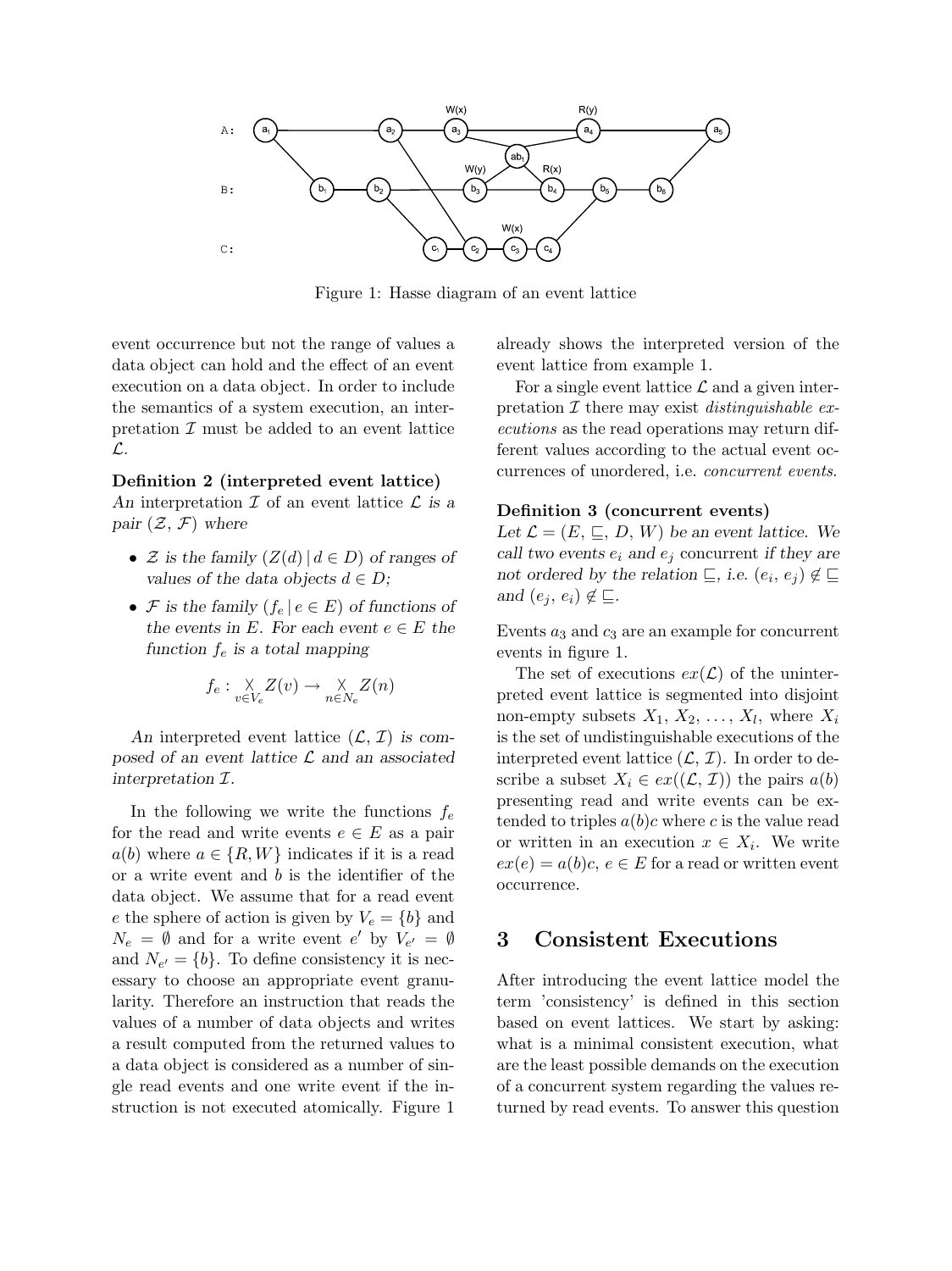we take a look at the  $\subseteq$  relation of an event lattice  $\mathcal{L} = (E, \sqsubseteq, D, W)$ .  $\sqsubseteq$  is the result of the the total order of events executed in a single activity (*activity-order*) and the order introduced by synchronization dependencies (syncorder). A minimal consistent execution must definitely be consistent with the  $\sqsubseteq$  relation. In addition there is a natural order on read and write events as a value cannot be read before it has been written. We call this dependency the causal-order.

## Definition 4 (causal-order  $\sqsubseteq_c$ )

Let  $\mathcal{L} = (E, \sqsubseteq, D, W)$  be an event lattice and let  $(\mathcal{L}, \mathcal{I})$  be an interpreted event lattice. Assuming that all values  $c \in Z(b)$  written to data objects  $b \in D$  in an execution  $x \in ex((\mathcal{L}, \mathcal{I}))$ are distinguishable<sup>3</sup>:

$$
\begin{array}{rcl} \sqsubseteq_c & := & \{ (e_i, e_j) \mid \exists b \in D, \, \exists c \in Z(b) : \\ & & e_i \in E_{W(b)c}, \, e_j \in R_{R(b)c} \} \end{array}
$$

where

$$
E_{W(b)c} := \{e \in E \mid ex(e) = W(b)c\}
$$
  
for  $b \in D, c \in Z(b)$   

$$
E_{R(b)c} := \{e \in E \mid ex(e) = R(b)c\}
$$
  
for  $b \in D, c \in Z(b)$ 

A minimal consistent execution of an interpreted event lattice  $(\mathcal{L}, \mathcal{I})$  is an execution  $x \in$  $ex((\mathcal{L}, \mathcal{I}))$ , so that the Hasse diagram augmented by the causal-order is still a Hasse diagram which means it is acyclic. It is minimal in the sense that you can abandon neither the activity- nor the sync-order, as it is defined in the source code by the application developer and you cannot abandon the causal-order as the writing of a value is an indispensable condition for reading it.

Definition 5 (min. consistent execution) Let  $\mathcal{L} = (E, \sqsubseteq, D, W)$  be an event lattice,  $\mathcal{I} =$  $(\mathcal{Z}, \mathcal{F})$  an interpretation of  $\mathcal L$  and  $ex((\mathcal{L}, \mathcal{I}))$ 

the set of executions for  $(\mathcal{L}, \mathcal{I})$ . An execution  $x \in ex((\mathcal{L}, \mathcal{I}))$  is minimal consistent iff  $\subseteq \cup \subseteq_c$ is an order relation.

To illustrate minimal consistency figure 2 shows two Hasse diagram clippings. The clipping on the left is not part of a minimal consistent execution whereas the clipping on the right meets the requirements of definition 5.

Minimal consistency is the weakest demand on an execution. By adding additional rules we get stronger consistency models. One possible rule might be 'all read events of a data object  $d \in D$  that read the value  $v \in Z(d)$  must be executed before the write of a different value w into d'. In general consistency rules add additional order restrictions to the  $\sqsubseteq$  relation of an event lattice and have the structure described in definition 6.

#### Definition 6 (data consistency rule)

Let  $\mathcal{L} = (E, \sqsubseteq, D, W)$  be an event lattice. A data consistency rule or short consistency rule on  $\mathcal L$  is an extension  $\sqsubseteq_r$  of the relations  $\sqsubseteq \cup \sqsubseteq_c$ which has one of the following forms:

- $(e_1, e_2) \in \sqsubseteq, e_1 \in F \subseteq E, e_2 \in G \subseteq E \Rightarrow$  $\forall e_3 \in H \subseteq E, \forall e_4 \in G \subseteq E$ :  $(e_3, e_4) \in \sqsubseteq_r \text{or}$
- $(e_1, e_2) \in \sqsubseteq \cup \sqsubseteq_c, e_1 \in F \subseteq E$ ,  $e_2 \in G \subseteq E \Rightarrow$  $\forall e_3 \in H \subseteq E, \, \forall e_4 \in G \subseteq E:$  $(e_3, e_4) \in \sqsubseteq_r$

Using consistency rules we can now define the term 'consistent execution'.

#### Definition 7 (consistent execution)

Let  $R = \{r_1, r_2, ..., r_m\}$  be a set of consistency rules defining the relations  $\sqsubseteq_{r_1}, \sqsubseteq_{r_2}$  $, \ldots, \sqsubseteq_{r_m}$  and let  $(\mathcal{L}, \mathcal{I})$  be an interpreted event lattice. Let  $\sqsubseteq_R$  be the union of all relations defined by the rules,  $\sqsubseteq_R := \sqsubseteq_{r_1} \cup \sqsubseteq_{r_2}$  $\cup \cdots \cup \sqsubseteq_{r_m}$ .

An execution  $x \in ex((\mathcal{L}, \mathcal{I}))$  of the interpreted event lattice is consistent in regard to the set of rules R iff  $\sqsubseteq \cup \sqsubseteq_c \cup \sqsubseteq_R$  is an order relation.

<sup>3</sup> In the rest of this paper we assume that all values written to data objects are distinguishable. Therefore we can always unambiguously determine the write event a read event causally dependes on, i.e. which event wrote the value returned by a read event.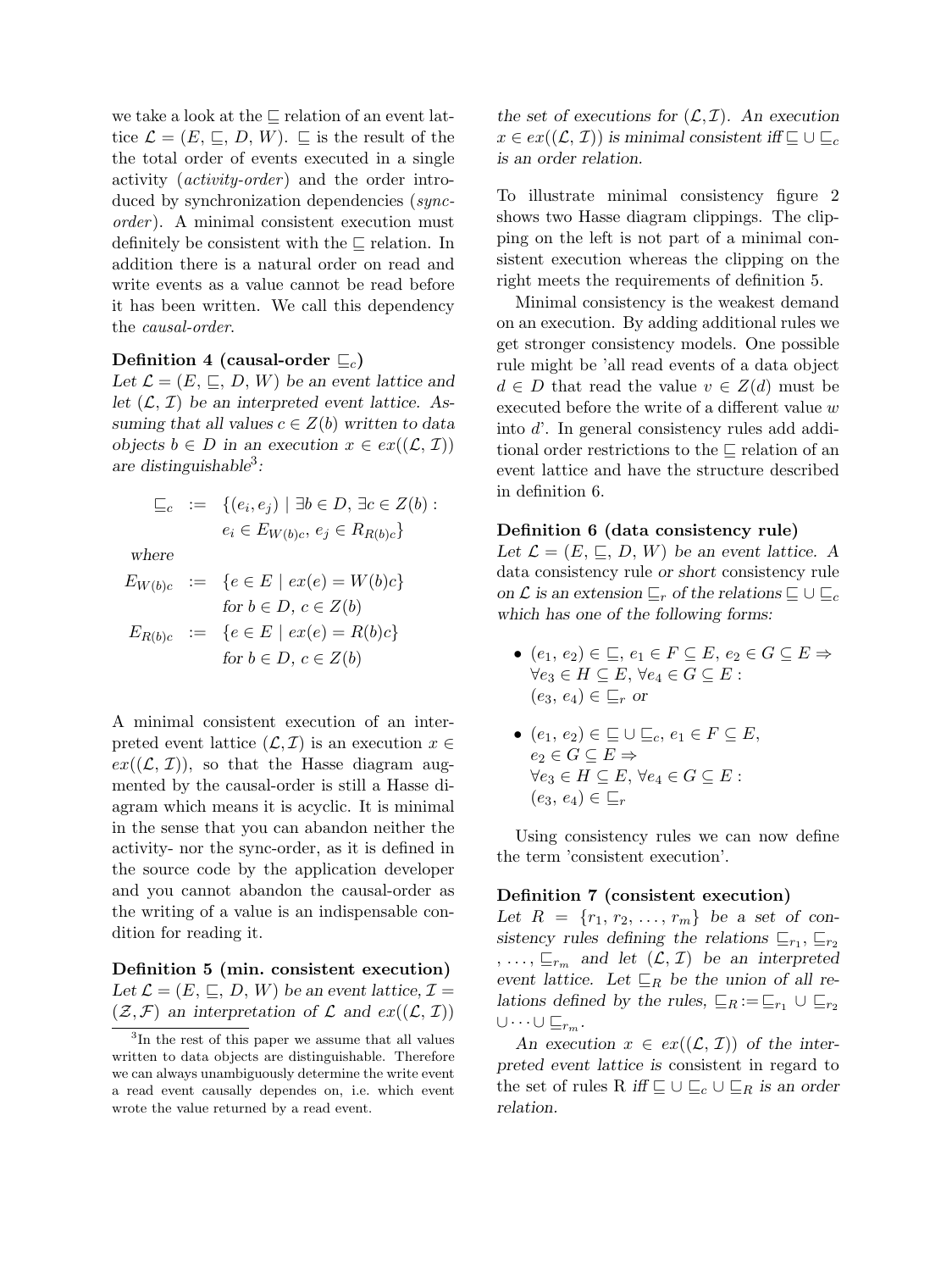

Figure 2: (a) Violation of minimal consistency requirements; (b) clipping of a minimal consistent execution;

The next section will present three consistency models described in literature and the corresponding consistency rules.

# 4 Consistency Rules

There exist a lot of publications mainly in the field of distributed shared memory (DSM) systems concerning consistency models [AG96, CBZ91, CBZ95, ZIS<sup>+</sup>97. In this section we will translate three known consistency models into data consistency rules (see definition 6). If all executions that are possible with a specific memory system implementation meet a set of rules  $R$  we say the memory system implements the consistency model described by the rules in R.

We start by identifying the rules for *causal* consistency as the translation of the definition into rules is simple and straight forward. [Tan95] defines causal consistency as follows: 'For a memory to be considered causally consistent, it is necessary that the memory obey the following condition: Writes that are potentially causally related must be seen by all processes in the same order. Concurrent writes may be seen in a different order on different machines.' The rule for causal consistency is given in definition 8.

## Definition 8 (causal consistency rule)

 $\forall b \in D, \forall c, d \in Z(b), c \neq d$ :  $(e_1, e_2) \in \sqsubseteq, e_1 \in E_{R(b)c}, e_2 \in E_{W(b)d} \Rightarrow$  $\forall e_3 \in E_{R(b)c}, \forall e_4 \in E_{R(b)d} : (e_3, e_4) \in \sqsubseteq_{causal}$ 

Figure 3 shows two Hasse diagram clippings to illustrate the causal consistency rule. The precedence constraint resulting from  $\mathcal{L}_{causal}$  is drawn with dotted lines. As there is a cycle in the left clipping it is not part of a causal consistent execution but there is no cycle in 3(b).

A slightly weaker consistency model is called FIFO consistency which is defined as follows [Tan95]: 'Writes done by a single process are seen by all other processes in the order in which they were issued, but writes from different processes may be seen in a different order by different processes.' The FIFO consistency rule looks as follows:

# Definition 9 (FIFO consistency rule)

 $\forall b \in D, \forall c, d \in Z(b), c \neq d$ :  $(e_1, e_2) \in \sqsubseteq, e_1 \in E_{W(b)c}, e_2 \in E_{W(b)d} \Rightarrow$  $\forall e_3 \in E_{R(b)c}, \, \forall e_4 \in E_{R(b)d} : (e_3, e_4) \in \sqsubseteq_{FIFO}$ 

If the FIFO consistency rule is applied to figure 3(a) the Hasse diagram remains acyclic. This proves that FIFO consistency is weaker than causal consistency. We get the same result by looking at the rules

- causal-order (definition 4):  $(e_1, e_2) \in \sqsubseteq_c, e_1 \in E_{W(b)c}, e_2 \in E_{R(b)c}$
- left side of causal consistency rule (definition 8):

 $(e_1, e_2) \in \sqsubseteq, e_1 \in E_{R(b)c}, e_2 \in E_{W(b)d}$ 

Both relations together imply the left side of the FIFO consistency rule in definition 9.

Finally we will define rules for the strongest possible consistency model that can be implemented without a global clock. [Tan95] defines sequential consistency as follows: 'The result of any execution is the same as if the (read and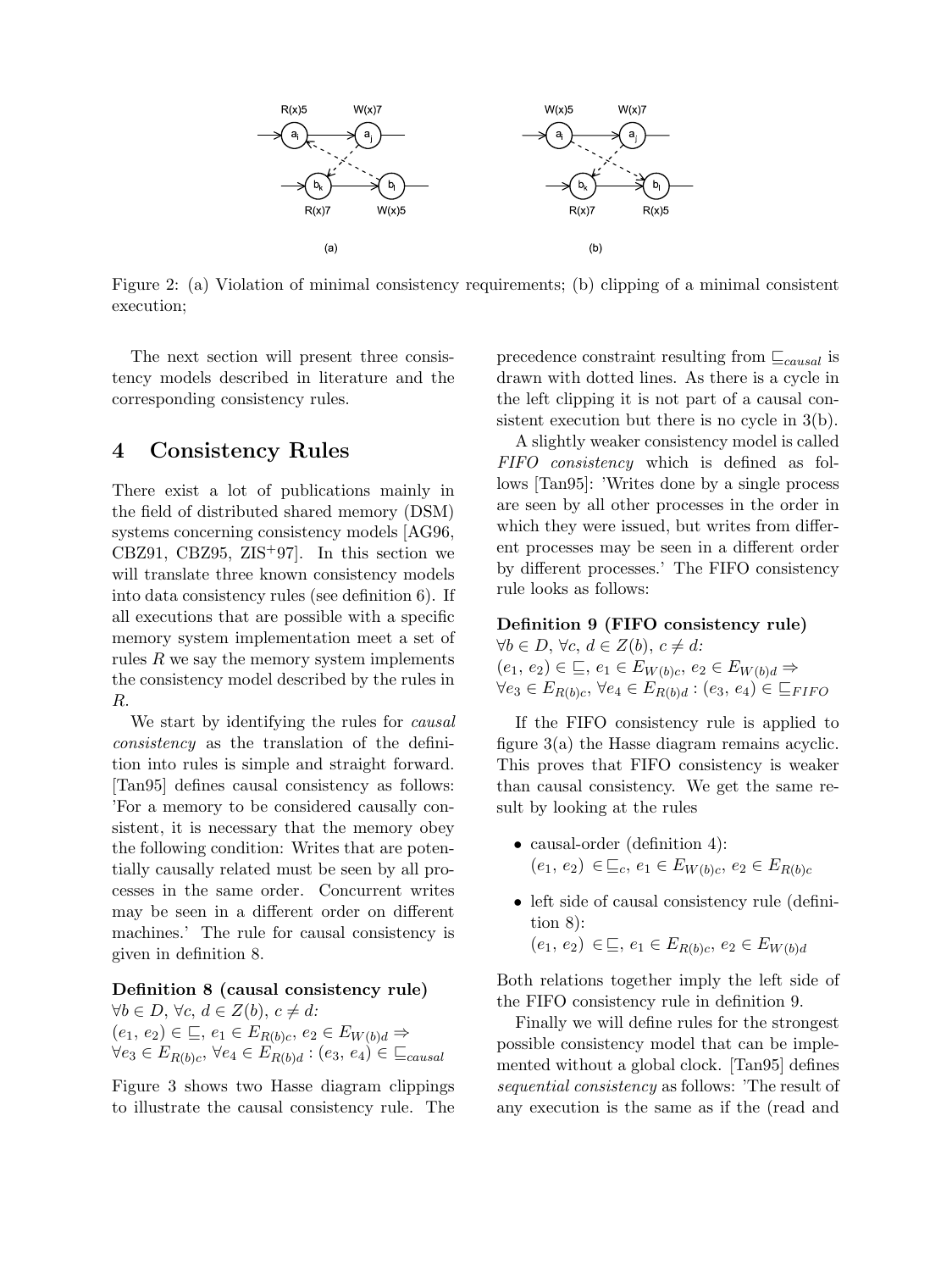

Figure 3: (a) Violation of causal consistency requirements; (b) clipping of a causal consistent execution;

write) operations by all processes on the data store were executed in some sequential order, and the operations of each individual process appear in this sequence in the order specified by its program.' In other words, an execution is sequentially consistent if there exists a total ordering  $\mathcal{L}_t$  of all events which is an extension of the ordering  $\subseteq$ . In addition  $\subseteq$ <sub>t</sub> must be consistent with the causal-order  $\sqsubseteq_c$  which means a write event  $e \in W(x)c$  must appear before all read events  $e_i \in R(x)c$  and no other read or write events  $e_j \in W(x)d \cup R(x)d$  are allowed to appear between  $e$  and  $e_i$ .

Sequential consistency can be defined by the following three rules:

Definition 10 (sequential cons. rules)  $\forall b \in D, \forall c, d \in Z(b), c \neq d$ :

- 1.  $(e_1, e_2) \in \Box \cup \sqsubseteq_c, e_1 \in E_{W(b)c}$  $e_2 \in E_{R(b)d} \Rightarrow$  $\forall e_3 \in E_{R(b)c}, e_4 \in E_{W(b)d} : (e_3, e_4) \in \sqsubseteq_{seq}$
- 2.  $(e_1, e_2) \in \Box \cup \sqsubseteq_c, e_1 \in E_{W(b)c}$  $e_2 \in E_{W(b)d} \Rightarrow$  $\forall e_3 \in E_{R(b)c} : (e_3, e_2) \in \sqsubseteq_{seq}$
- 3.  $(e_1, e_2) \notin \sqsubseteq \cup \sqsubseteq_c, e_1 \in E_{W(b)c}$  $e_2 \in E_{W(b)d} \Rightarrow$  $(e_1, e_2) \in \sqsubseteq_{\mathit{seq}} \vee(e_2, e_1) \in \sqsubseteq_{\mathit{seq}}$

For an execution to be sequentially consistent, the first two rules from definition 10 are not sufficient if the execution contains concurrent

write events on the same data object and at least one read event that reads the value of one of the concurrent write events. This situation is shown in figure 4. Although rules 1 and 2 of Definition 10 have been applied to the event lattice clipping in figure 4 and the clipping does not contain a cycle, it is impossible to extend the partial ordering  $\sqsubseteq \cup \sqsubseteq_c$  to a total ordering  $\sqsubseteq_t$  of a sequential execution:

- If  $(b_m, a_j) \in \sqsubseteq_t$  then  $(a_l, a_j) \in \sqsubseteq_{\text{seq}}$  according to rule 2 in definition 10. This leads to the cycle  $a_j \rightarrow a_k \rightarrow a_l \rightarrow a_j$ . Therefore 1 must be written to object  $x$ before the 2 is written, i.e.  $(a_j, b_m) \in \underline{\sqsubseteq}_t$ .
- The same is true for  $a_i$  and  $b_n$ . If  $(a_i, b_n) \in$  $\sqsubseteq_t$  then  $(b_o, b_n) \in \sqsubseteq_{\text{seq}}$  according to rule 2 in definition 10. This leads to the cycle  $b_n \to b_o \to b_n$ . Therefore 3 must be written to object  $y$  before the  $4$  is written, i.e.  $(b_n, a_i) \in \underline{\sqsubseteq}_t$ .
- $(b_n, a_i) \in \sqsubseteq_t$  and  $(a_j, b_m) \in \sqsubseteq_t$  leads to the contradiction  $a_i \to a_j \to b_m \to b_n \to$  $a_i$ .

Therefore we need a third rule to handle concurrent write events. Applying this rule to the example in figure 4 results in a cycle as there is no reasonable way to order the concurrent write events. Unfortunately the third rule does not have the form of a consistency rule as described in definition 6.